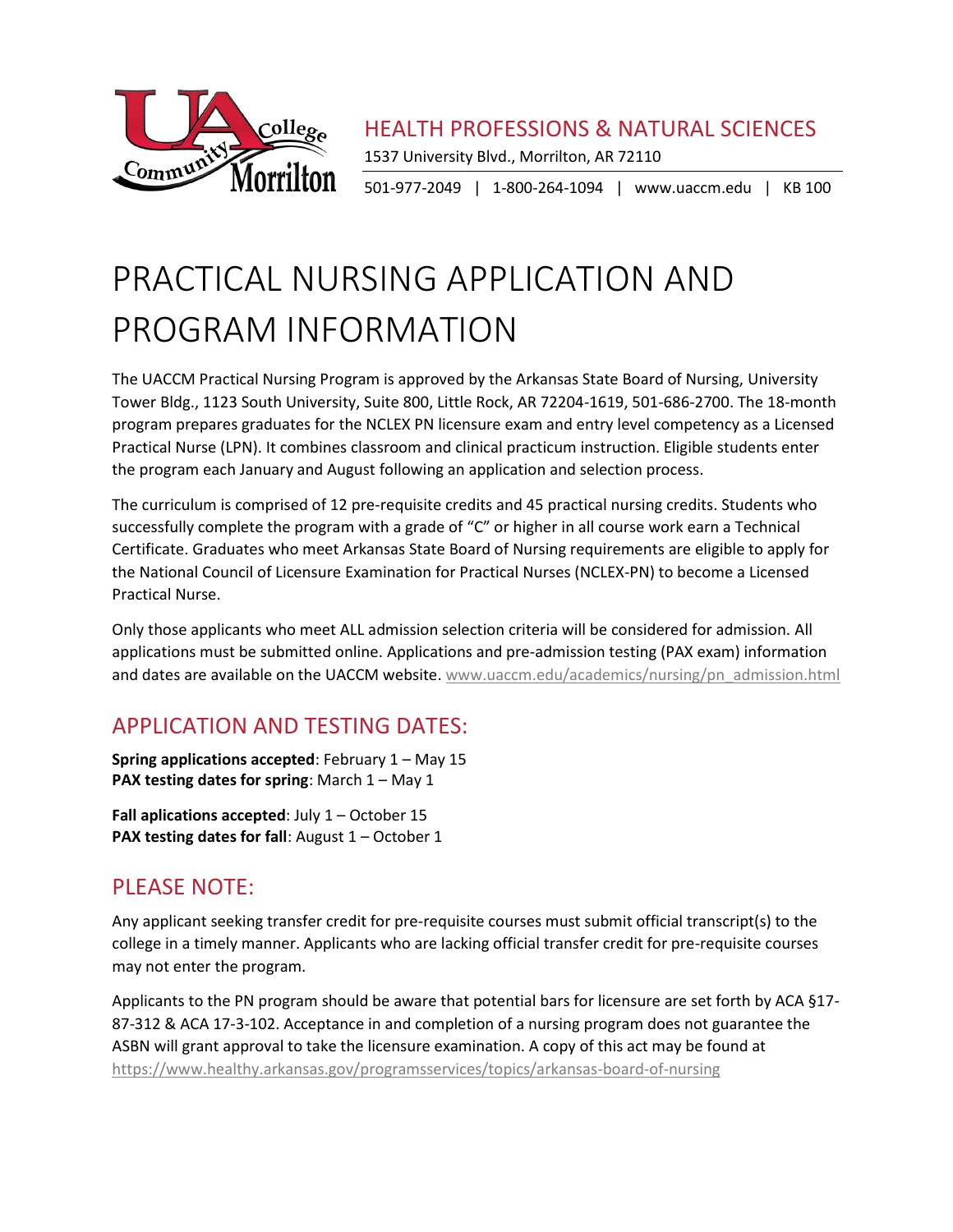# PRACTICAL NURSING PROGRAM ADMISSION ELIGIBILITY CRITERIA:

- Admitted to UACCM.
- Cumulative GPA of 2.50 or higher on a 4.00 scale.
- Grade of "C" or better for all pre-requisite courses.  $*$
- Must hold a current Nursing Assistant license or have Nursing Assistant listed on their transcript within the last two years.
- Pre-requisites must all be completed prior to the start of the program.
- Math for Nurses requires a placement score of: 17 ACT Math section OR 27 Compass Algebra OR 48 ACCUPLACER Elementary Algebra OR 230 ACCUPLACER NG QAS OR a grade of 'C' or better in Applied Technical Math, MATH1253
- **Composite** score of 102 or higher on the PAX exam.
- Letter of good standing for applicants who have previously attended a nursing program.

\*Official transcripts for all prerequisite courses taken at other colleges must be submitted to the Admissions Office for transfer credit evaluation.

# WEIGHTED POINT SYSTEM

All eligible applicants will be scored based on a maximum 600 points using the following weighted points system:

- Anatomy & Physiology I (A = 50 points, B = 40 points, C = 30 points)
- **E** Anatomy & Physiology II (A = 50 points, B = 40 points, C = 30 points)
- Nursing Assistant (A = 50 points, B = 40 points, C = 30 points) **OR** Holds current Arkansas CNA license (50 points)
- **\*\*Cumulative unweighted GPA of 3.0** or higher on a 4.00 scale (25 points)
- \*\*Cumulative unweighted GPA of **3.5** or higher on a 4.00 scale (25 points)\*\*
- PAX exam **composite** score (Points = Score) (up to 200 points)
- PAX exam Science score (Points = Score) (up to 100 points)
- PAX exam Reading score (Points = Score) (up to 100 points)

\*\*Items "d" and "e" combined equal to a total of 50 points possible.

## PN PROGRAM ESTIMATED COST

**Pre-requisite:** 12 hours at \$92 per credit hour (pch) = \$1104.00

| <b>Estimated Program Expenses</b>            | Semester 1 | Semester 2 | Semester 3 |
|----------------------------------------------|------------|------------|------------|
| Credit hours per semester                    | 15         | 15         | 15         |
| Tuition: \$92.00 per credit hour (pch)       | \$1380     | \$1380     | \$1380     |
| <b>Mandatory Fees:</b>                       | \$640      | \$640      | \$640      |
| <b>Program Specific Fees:</b>                | \$297      | \$297      | \$297      |
| <b>Supplies and Other:</b>                   |            |            |            |
| Computer meeting requirements (approximate)  | 580.00     |            |            |
| Uniforms, Shoes, Watch (varies by student)   | 200.00     |            |            |
| Vaccinations/titers (varies by student need) | 100.00     |            |            |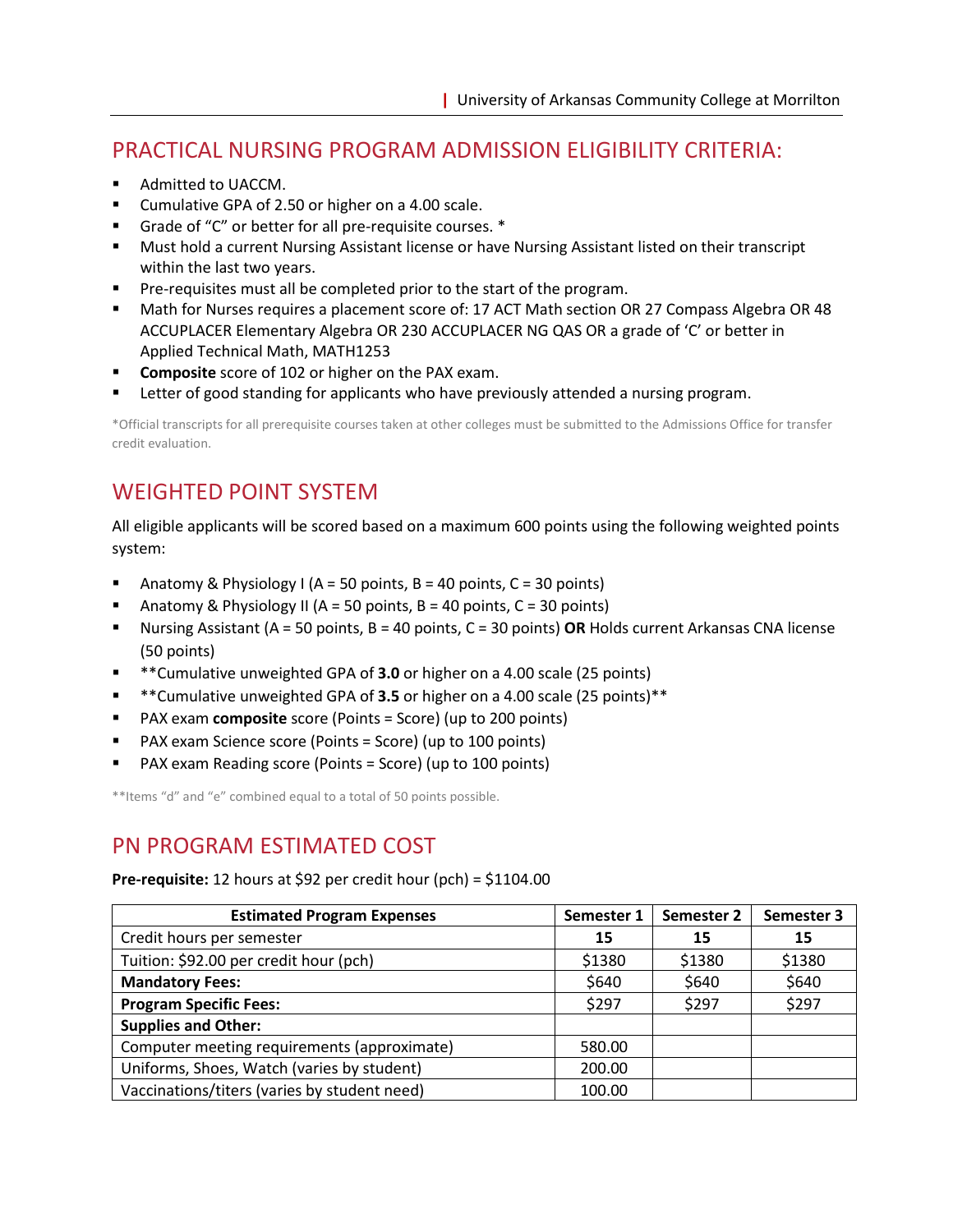| <b>Estimated Program Expenses</b>                              | Semester 1 | Semester 2 | Semester 3 |
|----------------------------------------------------------------|------------|------------|------------|
| *Passport Hospital Orientation                                 | 10.00      |            |            |
| ** Criminal Background Check                                   | 38.00      |            |            |
| **Urine Drug Screening                                         | 36.00      |            |            |
| NCLEX-PN ® (\$200), *** Temporary License (\$30), AR           |            |            | 381.25     |
| Application for Licensure (\$100), Background check (\$36.25), |            |            |            |
| ***LiveScan fingerprinting (\$15.00)                           |            |            |            |
| <b>Total Estimate per Semester:</b>                            | \$3281     | \$2317     | \$2698.25  |

\*Semester 1 (Level I) students may register and complete during the first or second semester depending upon facility rotation scheduling.

\*\*Semester 1 (Level I) students must register online prior to 1st day of classes and pay with debit/credit card.

\*\*\*Semester 3 testing costs are approximate & dependent on if the student chooses to apply for a temporary permit & participate in LiveScan fingerprinting.

### *Estimated costs above does not include text books. Visi[t theuaccmbookstore.com/](https://theuaccmbookstore.com/) for pricing.*

## PROGRAM RETENTION AND NCLEX PN PASS RATES

| Graduate Year | Percentage of students completing the<br>PN program | Percentage of students passing NCLEX<br>PN licensure exam $(1st$ attempt) |
|---------------|-----------------------------------------------------|---------------------------------------------------------------------------|
| 2020          | 86.98%                                              | 91.35%                                                                    |
| 2019          | 91.67%                                              | 86.05%                                                                    |
| 2018          | 94.32%                                              | 95.3%                                                                     |

## PRACTICAL NURSING TECHNICAL CERTIFICATE DEGREE PLAN

#### **Pre-requisite courses**

BIOL 2004 Human Anatomy & Physiology I BIOL 2014 Human Anatomy & Physiology II NUR 1004 Nursing Assistant\*

#### **Practical Nursing Courses**

NSG 1213 Math for Nurses NUR 1105 Basic Nursing I NUR 1001 Professional/Ethical Issues in Nursing NUR 1006L Clinical Practicum I

NUR 1222 Maternal/Child Nursing NUR 1207 Medical Surgical Nursing I NUR 1216L Clinical Practicum II

NUR 2202 Mental Health NUR 2207 Medical Surgical Nursing II NUR 2206L Clinical Practicum III

\*Applicants who hold a current Arkansas Certified Nursing Assistant (CNA) license may be exempted from NUR 1004 Nursing Assistant.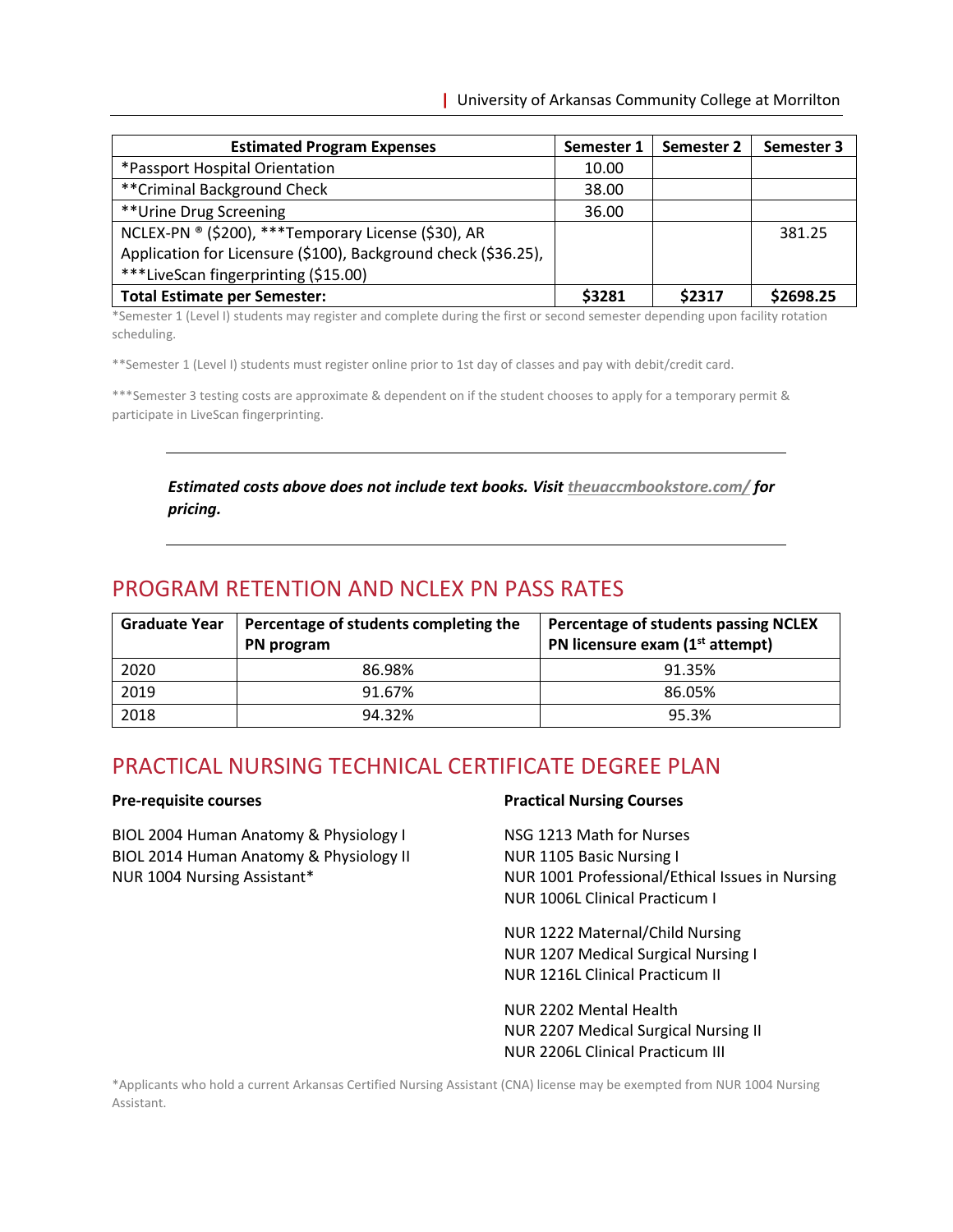# REQUIRED PHYSICAL AND MENTAL ABILITIES:

The delivery of nursing care is both physically and mentally demanding. Students preparing to enter a UACCM Practical Nursing program are required to be physically and mentally capable of completing the clinical and classroom requirements. At a minimum, the following mental and physical abilities will be required throughout the nursing program. These same abilities will likely also be needed throughout a nursing career.

The following mental and physical abilities are required in the nursing program:

- Work in a standing position and walk for long periods of time.
- Lift and transfer patients up to 6 inches from a stooped position, then push or pull weight up to 3 feet.
- **EXECT** Lift and transfer patients from a stooped to an upright position to accomplish bed-to-chair and chair-to-bed transfers.
- **•** Apply up to 10 pounds of pressure to bleeding sites and in performing CPR.
- Respond and react immediately to auditory instruction, request, and/or monitor equipment, perform auscultation without auditory impairment.
- Perform up to twelve hours in a clinical laboratory setting.
- **•** Perform close and distance visual activities involving objects, people, and paperwork, as well as discriminate depth and color perception.
- Discriminate between sharp/dull and hot/cold when using hands.
- Perform mathematical calculations for medication preparation/administration.
- Communicate effectively, both orally and in writing, using appropriate grammar and vocabulary and penmanship with classmates, faculty, and members of the community.
- React appropriately under stressful situations.
- Demonstrate evidence of critical thinking in various settings.
- Demonstrate gross and fine motor dexterity.
- Participate effectively in group activities.

# POTENTIAL BARS FOR LICENSURE AS A NURSE

The Arkansas State Board of Nursing (ASBN) requires a criminal background check for all graduates applying for licensure. Graduating from a nursing program does not assure ASBN approval to take the licensure examination. Eligibility to take licensure examination is dependent on meeting requirements set forth by the ASBN Nurse Practice Act and Rules. Anyone who has pleaded guilty, nolo contendere or found guilty of any of the offenses stated in ACA §17-87-312 (listed below) and ACA 17-3-102 may be ineligible to obtain or hold a nursing license in Arkansas. Additional information is available at **[www.healthy.arkansas.gov/programsservices/topics/arkansas-board-of-nursing](https://www.healthy.arkansas.gov/programsservices/topics/arkansas-board-of-nursing)**

## **17-87-312. CRIMINAL BACKGROUND CHECKS.**

(a) (1) Each first-time applicant for a license issued by the Arkansas State Board of Nursing shall apply to the Identification Bureau of the Department of Arkansas State Police for a state and national criminal background check, to be conducted by the Federal Bureau of Investigation.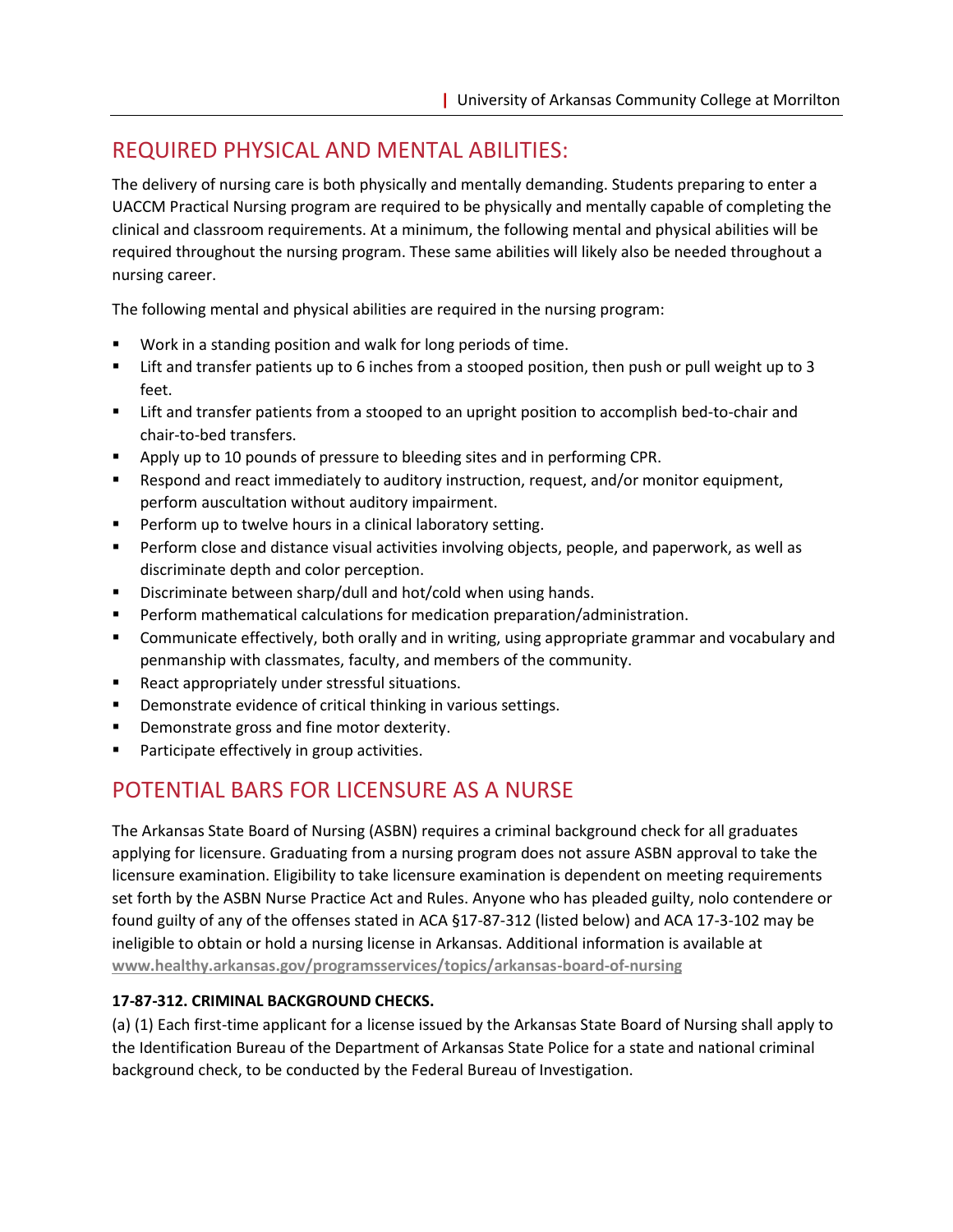(2) At the time a person applies to an Arkansas nursing educational program, the program shall notify the applicant in writing of the provisions and requirements of this section.

(b) The check shall conform to the applicable federal standards and shall include the taking of fingerprints.

(c) The applicant shall sign a release of information to the board and shall be responsible to the Department of Arkansas State Police for the payment of any fee associated with the criminal background check.

(d) Upon completion of the criminal background check, the Identification Bureau of the Department of Arkansas State Police shall forward to the board all information obtained concerning the applicant in the commission of any offense listed in subsection (e) of this section.

(e) Except as provided in subdivision (l)(1) of this section, a person shall not be eligible to receive or hold a license issued by the board if that person has pleaded guilty or nolo contendere to or has been found guilty of any of the following offenses by a court in the State of Arkansas or of any similar offense by a court in another state or of any similar offense by a federal court:

(1) Capital murder as prohibited in § 5-10-101;

(2) Murder in the first degree as prohibited in § 5-10-102 and murder in the second degree as prohibited in § 5-10-103;

- (3) Manslaughter as prohibited in § 5-10-104;
- (4) Negligent homicide as prohibited in § 5-10-105;
- (5) Kidnapping as prohibited in § 5-11-102;
- (6) False imprisonment in the first degree as prohibited in § 5-11-103;
- (7) Permanent detention or restraint as prohibited in § 5-11-106;
- (8) Robbery as prohibited in § 5-12-102;
- (9) Aggravated robbery as prohibited in § 5-12-103;
- (10) Battery in the first degree as prohibited in § 5-13-201;
- (11) Aggravated assault as prohibited in § 5-13-204;
- (12) Introduction of a controlled substance into the body of another person as prohibited in § 5-13-210;

(13) Aggravated assault upon a law enforcement officer or an employee of a correctional facility, § 5-13- 211, if a Class Y felony;

- (14) Terroristic threatening in the first degree as prohibited in § 5-13-301;
- (15) Rape as prohibited in § 5-14-103; NURSE PRACTICE ACT 24
- (16) Sexual indecency with a child as prohibited in § 5-14-110;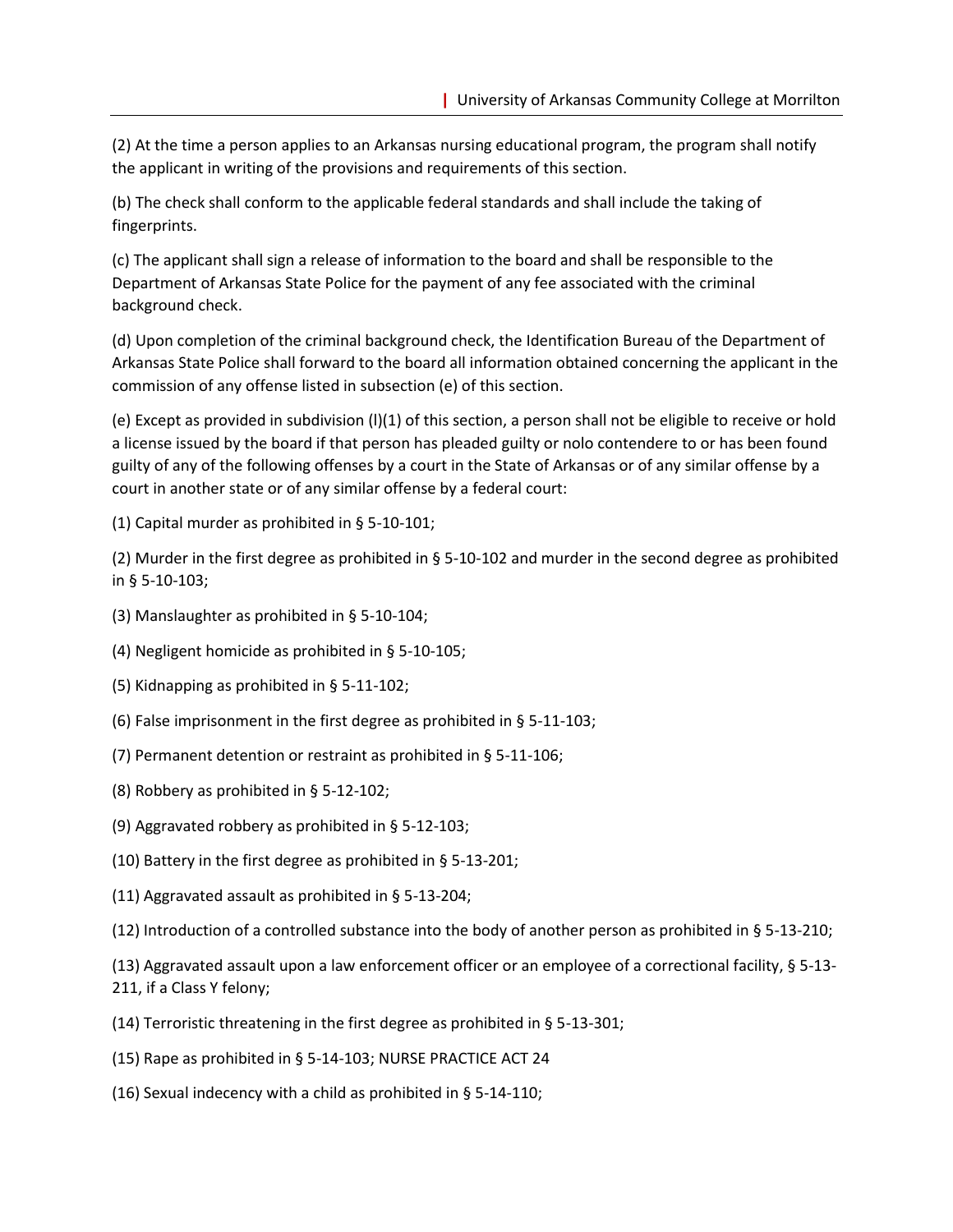(17) Sexual extortion, § 5-14-113;

(18) Sexual assault in the first degree, second degree, third degree, and fourth degree as prohibited in §§ 5-14-124 -- 5-14-127;

(19) Incest as prohibited in § 5-26-202;

(20) Felony offenses against the family as prohibited in §§ 5-26-303 -- 5-26-306;

(21) Endangering the welfare of an incompetent person in the first degree as prohibited in § 5- 27-201;

(22) Endangering the welfare of a minor in the first degree as prohibited in § 5-27-205 and endangering the welfare of a minor in the second degree as prohibited in § 5-27-206;

(23) Permitting abuse of a minor as prohibited in § 5-27-221(a);5

(24) Engaging children in sexually explicit conduct for use in visual or print media, transportation of minors for prohibited sexual conduct, pandering or possessing visual or print medium depicting sexually explicit conduct involving a child, or use of a child or consent to use of a child in a sexual performance by producing, directing, or promoting a sexual performance by a child as prohibited in §§ 5-27-303 -- 5-27- 305, 5-27-402, and 5-27-403;

(25) Computer child pornography as prohibited in § 5-27-603;

(26) Computer exploitation of a child in the first degree as prohibited in § 5-27-605;

(27) Felony adult abuse as prohibited in § 5-28-103;

(28) Felony theft of property as prohibited in § 5-36-103;

(29) Felony theft by receiving as prohibited in § 5-36-106;

(30) Arson as prohibited in § 5-38-301;

(31) Burglary as prohibited in § 5-39-201;

(32) Felony violation of the Uniform Controlled Substances Act, §§ 5-64-101 -- 5-64-510, as prohibited in the former § 5-64-401 and §§ 5-64-419 -- 5-64-442;

(33) Promotion of prostitution in the first degree as prohibited in § 5-70-104;

(34) Stalking as prohibited in § 5-71-229; and

(35) Criminal attempt, criminal complicity, criminal solicitation, or criminal conspiracy as prohibited in §§ 5-3-201, 5-3-202, 5-3-301, and 5-3-401, to commit any of the offenses listed in this subsection.

(f) (1) (A) The board may issue a nonrenewable temporary permit for licensure to a first-time applicant pending the results of the criminal background check.

(B) The permit shall be valid for no more than six (6) months.

(2) Except as provided in subdivision (l)(1) of this section, upon receipt of information from the Identification Bureau of the Department of Arkansas State Police that the person holding the letter of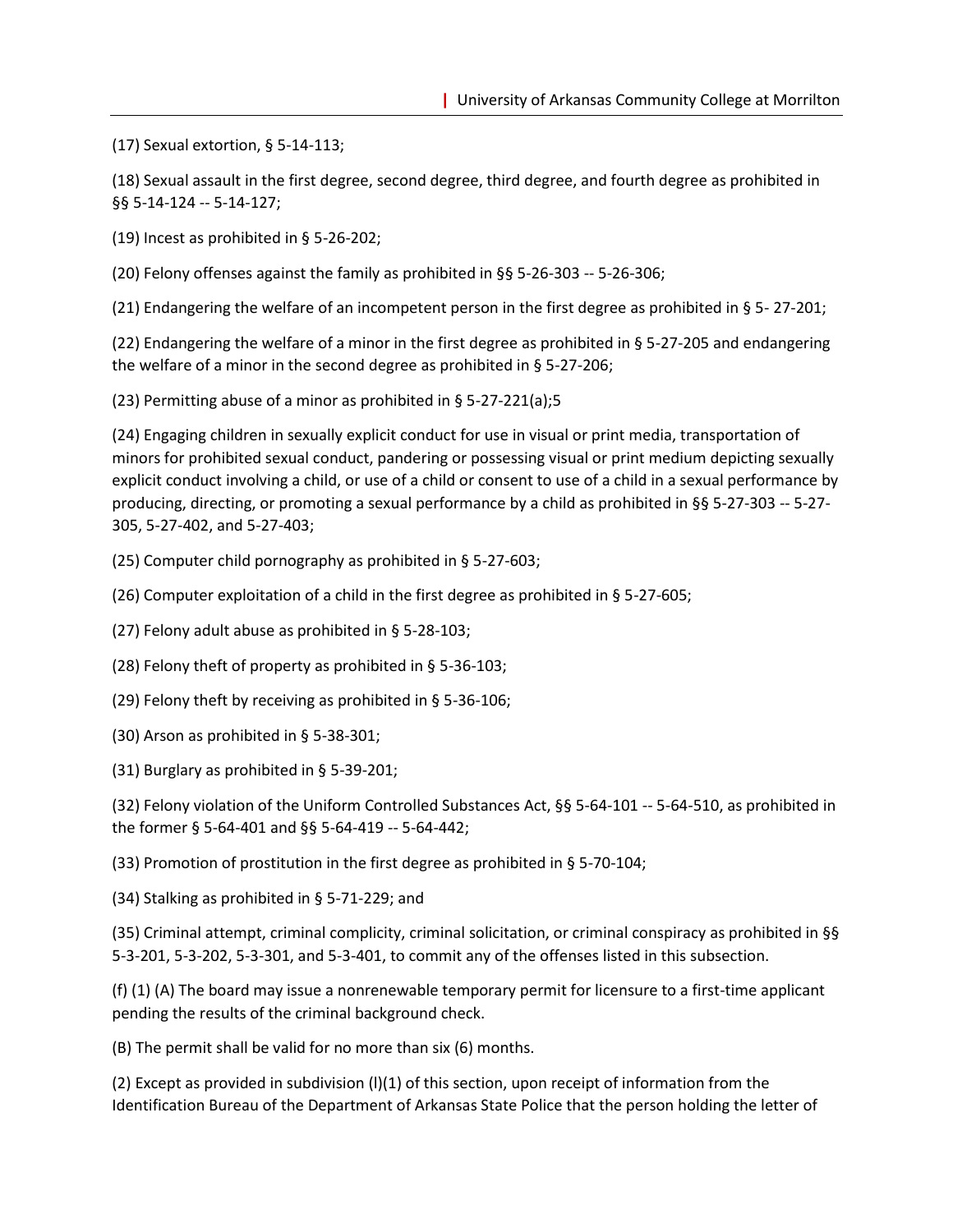provisional licensure has pleaded guilty or nolo contendere to, or has been found guilty of, any offense listed in subsection (e) of this section, the board shall immediately revoke the provisional license. NURSE PRACTICE ACT 25

(g) (1) The provisions of subsection (e) and subdivision (f)(2) of this section may be waived by the board upon the request of:

(A) An affected applicant for licensure;

(B) The person holding a license subject to revocation.

(2) Circumstances for which a waiver may be granted shall include, but not be limited to, the following:

(A) The age at which the crime was committed;

(B) The circumstances surrounding the crime;

(C) The length of time since the crime;

(D) Subsequent work history;

(E) Employment references;

(F) Character references; and

(G) Other evidence demonstrating that the applicant does not pose a threat to the health or safety of the public.

(h) (1) Any information received by the board from the Identification Bureau of the Department of Arkansas State Police pursuant to this section shall not be available for examination except by:

(A) The affected applicant for licensure or his or her authorized representative; or

(B) The person whose license is subject to revocation or his or her authorized representative.

(2) No record, file, or document shall be removed from the custody of the Department of Arkansas State Police.

(i) Any information made available to the affected applicant for licensure or the person whose license is subject to revocation shall be information pertaining to that person only.

(j) Rights of privilege and confidentiality established in this section shall not extend to any document created for purposes other than this background check.

(k) The board shall adopt the necessary rules and regulations to fully implement the provisions of this section.

(l) (1) For purposes of this section, an expunged record of a conviction or a plea of guilty or nolo contendere to an offense listed in subsection (e) of this section shall not be considered a conviction, guilty plea, or nolo contendere plea to the offense unless the offense is also listed in subdivision (l)(2) of this section.